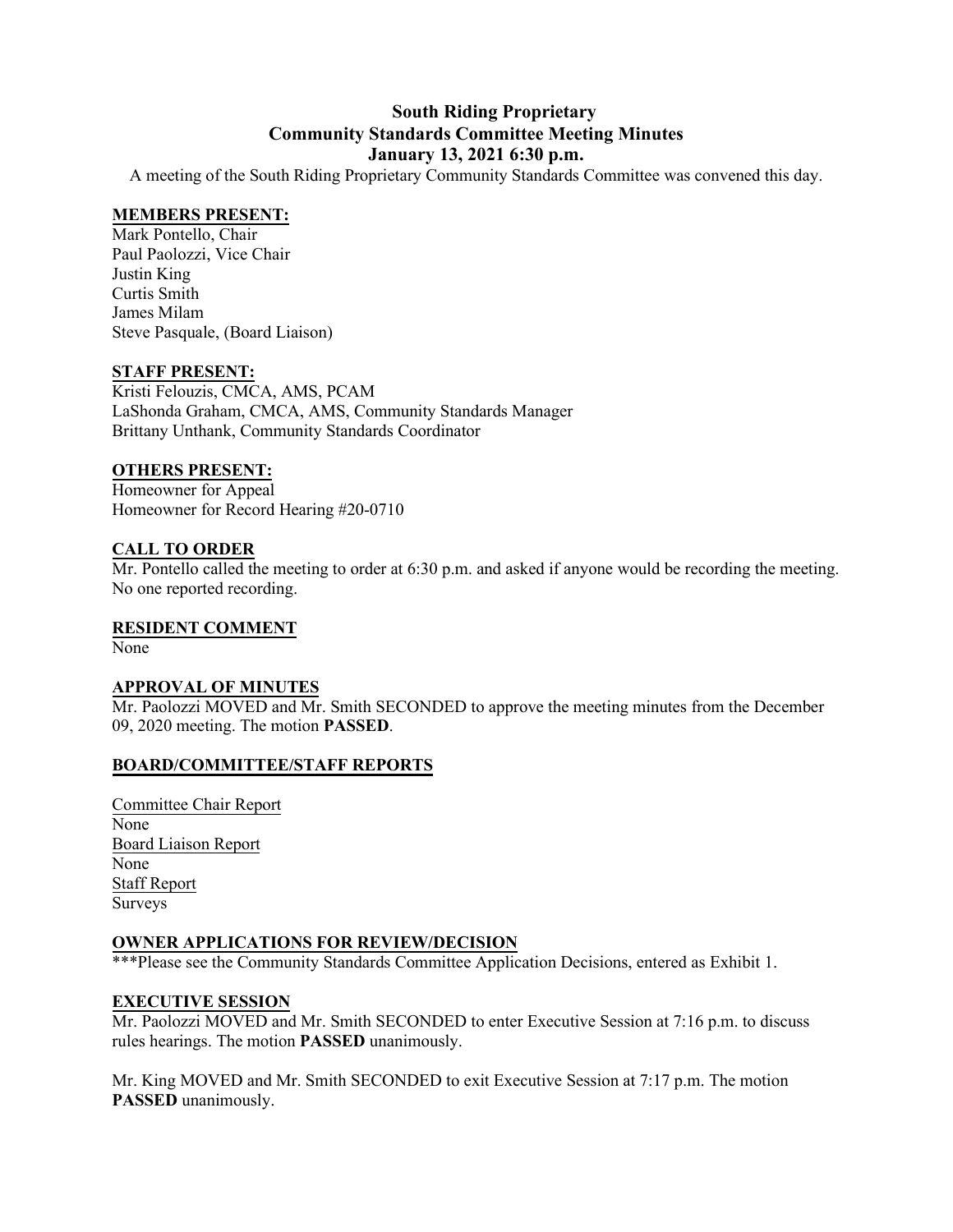# **ACTION TAKEN POST EXECUTIVE SESSION**

Mr. King MOVED and Mr. Smith SECONDED to approve the Rules Violation and Application Assessment Consent Agendas as recommended by Staff. The motion **PASSED** unanimously.

# **ADJOURNMENT**

Mr. Paolozzi MOVED and Mr. Smith SECONDED to adjourn the meeting at 7:23 p.m.

The next meeting will be held via Zoom, Wednesday, February 10th, 2021 at 6:30 p.m.

[Mark F Pontello](https://na2.documents.adobe.com/verifier?tx=CBJCHBCAABAA2WWOZlTvclohmVbTyh0-QLoztzvlmyQ6)

 $Signed:$  Mark F Pontello (Feb 11, 2021 13:59 EST)

Mark Pontello, Community Standards Committee Chair

Date Approved: February 10, 2021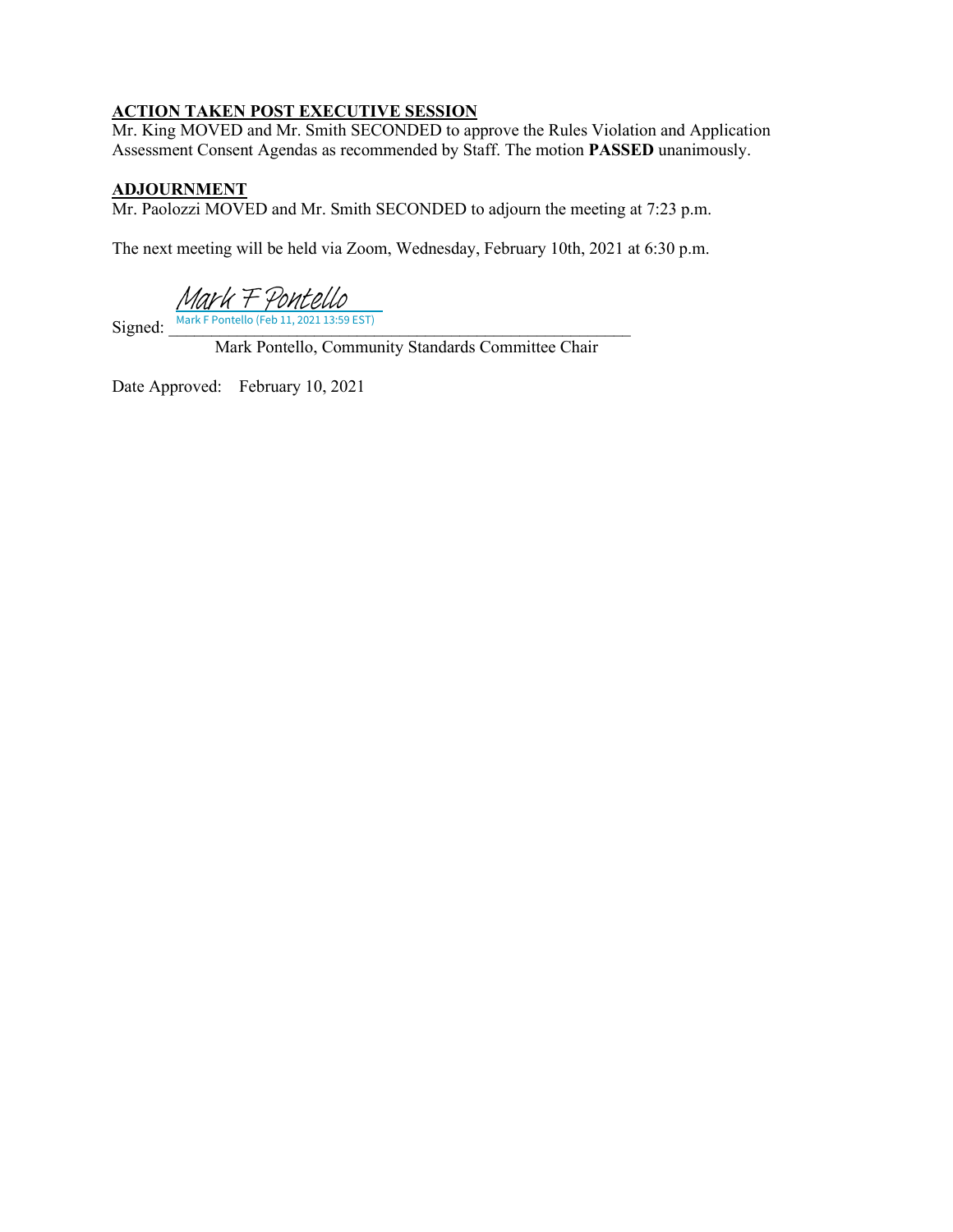#### **EXHIBIT 1 COMMUNITY STANDARDS COMMITTEE APPLICATION DECISIONS January 13, 2021 MEETING**

| <b>ADDRESS</b>             | PROJECT(S)                                             | <b>MOTION</b>                                                                                                                                        | <b>DECISION</b>                          |
|----------------------------|--------------------------------------------------------|------------------------------------------------------------------------------------------------------------------------------------------------------|------------------------------------------|
| 43182 TUTHILL LANE         | SWIMMING POOL, FENCE,<br>LANDSCAPE, PATIO              | Mr. Paolozzi MOVED and Mr. Smith SECONDED to<br>approve the application as stipulated in the<br>decision letter.                                     | The motion passed unanimously.           |
| 25482 EXART TERRACE        | <b>FENCE</b>                                           | Mr. Paolozzi MOVED and Mr. Smith SECONDED to<br>deny the application due to not meeting<br>townhome fence stlye in Desing & Maintenance<br>Standards | The motion passed unanimously.           |
| 26080 LANDS END DRIVE      | WALKWAY, TRASH ENCLOSURE                               | Mr. Paolozzi MOVED and Mr. Smith SECONDED to<br>approve the application as stipulated in the<br>decision letter.                                     | The motion passed, Mr. Milam<br>opposed. |
| 25544 QUITS POND COURT     | <b>DOOR REPLACEMENT</b>                                | Mr. Paolozzi MOVED and Mr. Smith SECONDED to<br>approve the application as presented                                                                 | The motion passed unanimously.           |
| 25557 FRETTON SQUARE       | <b>SOLAR PANELS</b>                                    | Mr. Paolozzi MOVED and Mr. Smith SECONDED to<br>approve the application as stipulated in the<br>decision letter.                                     | The motion passed unanimously.           |
| 25781 KAISER PLACE         | PATIO WITH LANDING AND STAIRS                          | Mr. Paolozzi MOVED and Mr. Smith SECONDED to<br>approve the application as stipulated in the<br>decision letter.                                     | The motion passed unanimously.           |
| 25814 KIRKWOOD SQUARE      | DECK REBUILD, DECK MATERIAL<br><b>CHANGE</b>           | Mr. Paolozzi MOVED and Mr. Smith SECONDED to<br>approve the application as stipulated in the<br>decision letter.                                     | The motion passed unanimously.           |
| 25936 DONOVAN DRIVE        | FENCE                                                  | Mr. Paolozzi MOVED and Mr. Smith SECONDED to<br>approve the application as stipulated in the<br>decision letter.                                     | The motion passed unanimously.           |
| 26007 KIMBERLY ROSE DRIVE  | <b>SOLAR PANELS</b>                                    | Mr. Paolozzi MOVED and Mr. Smith SECONDED to<br>approve the application as stipulated in the<br>decision letter.                                     | The motion passed unanimously.           |
| 26054 KIMBERLY ROSE DRIVE  | <b>PATIO</b>                                           | Mr. Paolozzi MOVED and Mr. Smith SECONDED to<br>approve the application as stipulated in the<br>decision letter.                                     | The motion passed unanimously.           |
| 42731 FREEDOM STREET       | FRONT ELEVATION BRICK COLOR<br>CHANGE, SHUTTER REMOVAL | Mr. Paolozzi MOVED and Mr. Smith SECONDED to<br>approve the application as presented.                                                                | The motion passed unanimously.           |
| 42823 PILGRIM SQUARE       | PATIO, CONCRETE SLAB                                   | Mr. Paolozzi MOVED and Mr. Smith SECONDED to<br>approve the application as stipulated in the<br>decision letter.                                     | The motion passed unanimously.           |
| <b>43698 MAVERICK LANE</b> | WALKWAY RESURFACE,<br>HARDSCAPE, PATIO                 | Mr. Paolozzi MOVED and Mr. Smith SECONDED to<br>approve the application as stipulated in the<br>decision letter.                                     | The motion passed unanimously.           |
|                            |                                                        |                                                                                                                                                      |                                          |
|                            |                                                        |                                                                                                                                                      |                                          |
|                            |                                                        |                                                                                                                                                      |                                          |
|                            |                                                        |                                                                                                                                                      |                                          |
|                            |                                                        |                                                                                                                                                      |                                          |
|                            |                                                        |                                                                                                                                                      |                                          |
|                            |                                                        |                                                                                                                                                      |                                          |